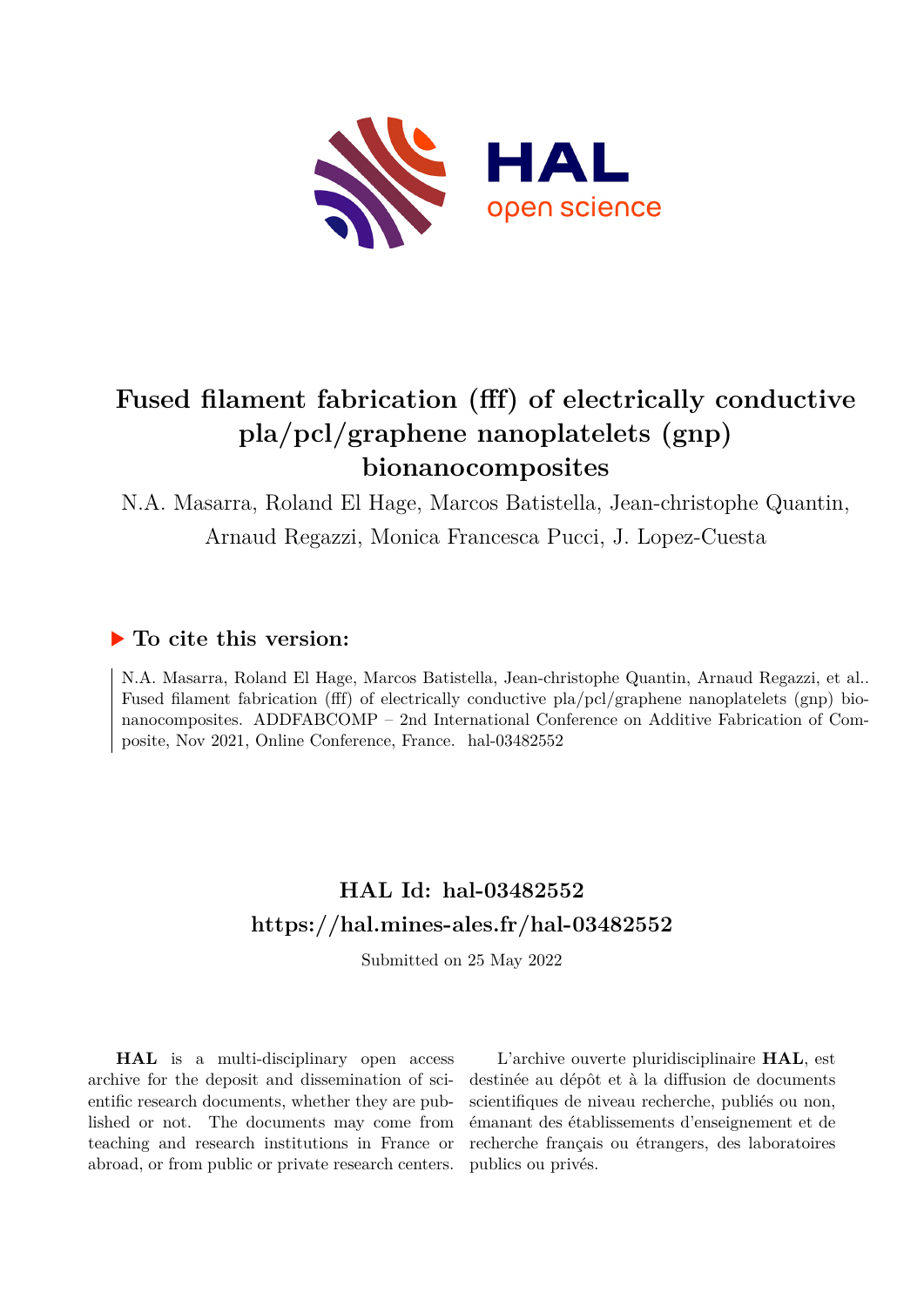## FUSED FILAMENT FABRICATION (FFF) OF ELECTRICALLY CONDUCTIVE PLA/PCL/GRAPHENE NANOPLATELETS (GNP) BIONANOCOMPOSITES

N.A. MASARRA  $^{1}$ , R. EL HAGE<sup>2</sup>, M. BATISTELLA<sup>1</sup>, J.C. QUANTIN<sup>3</sup>, A. REGAZZI<sup>3</sup>, M. PUCCI<sup>3</sup>, J.M. LOPEZ-CUESTA<sup>1</sup>

*1 : Polymers Composites and Hybrids (PCH), IMT Mines Ales, 30100, Ales, France* 

*2 : Laboratory of Physical Chemistry of Materials (LCPM), PR2N (EDST), Lebanese University, Faculty of Sciences II, Fanar, Lebanon* 

*3 : LMGC, IMT Mines Ales, Univ Montpellier, CNRS, 30100, Ales, France* 

#### **Introduction**

Conductive nanocomposites have been developed to combine the advantages of the polymeric matrix such as the good processability and low density and the high electrical conductivity of the nanofillers. Their properties are applicable in domains such as electrostatic dissipation, electromagnetic interference shielding, multilayer printed circuits, and transparent conductive or antistatic coatings [1].

#### **Materials and methods**

In this research work, melt blending using the extrusion technique (Process 11, Thermo Scientific, United States) was used to produce PLA/PCL/ graphene nanoplatelets (GNP) composites (the weight percentages of PLA2003D (Natureworks) and PCL6800 Capa (Perstorp) were fixed at 80 wt.% and 20 wt.% respectively in the polymer total weight percentage and the GNP percentage was varied between 10 wt.% and 25 wt.%). Following the components mixing by twin screw extrusion, single screw extrusion via a mini single-screw extruder NEXT 1.0 (3devo, Netherlands) was carried out to produce calibrated filaments (2.85 mm diameter) for FFF. Finally, bar and disk shaped specimens were fabricated by FFF machine (A4v3, 3ntr, Italy) and their morphology and electrical resistivity were characterized. Injection molded samples having the same dimensions were also prepared by a mini injection moulding machine IM15 (Zamak Mercator, Poland) to assess the influence of the process on the material's electrical properties.

#### **Results**

#### *Microscopy*

The microstructure investigation using the atomic force microscopy (AFM) technique (MFP-3D infinity, Asylum Research AFM, Oxford instruments) using a tapping mode at ambient conditions by AC160TSR3 tip was carried out. Obtained images showed the selective localization of the GNP in the PCL phase as it is for example indicated by yellow circles in Figure 1. In this image the dark matrix represents the PLA phase and the brighter dispersed phase represents the PCL nodules. This finding was also reached in another work [2].



*Fig. 1 – AFM phase image representing the microstructure of the injection molded PLA/PCL/10 wt.% GNP composite* 

The scanning electron microscopy (SEM) technique (FEI Quanta 200 SEM, Fisher Thermo Scientific) was used to observe the interface between two filaments in a final printed